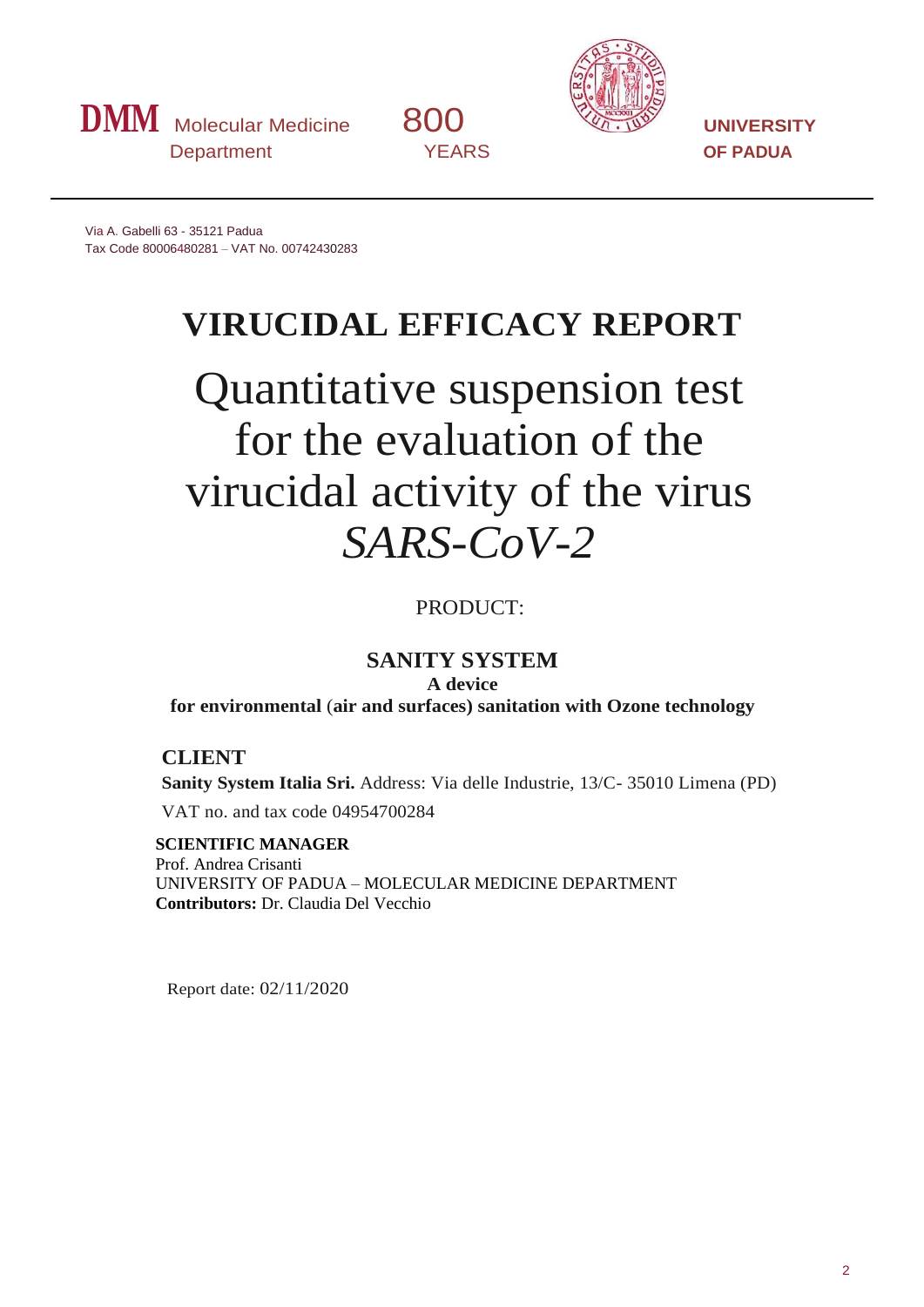



**UNIVERSITY OF PADUA** 

Via A. Gabelli 63 - 35121 Padua Tax Code 80006480281 - VAT No. 00742430283

#### **INDEX**

800

**YEARS** 

This document is the property of the University of Padua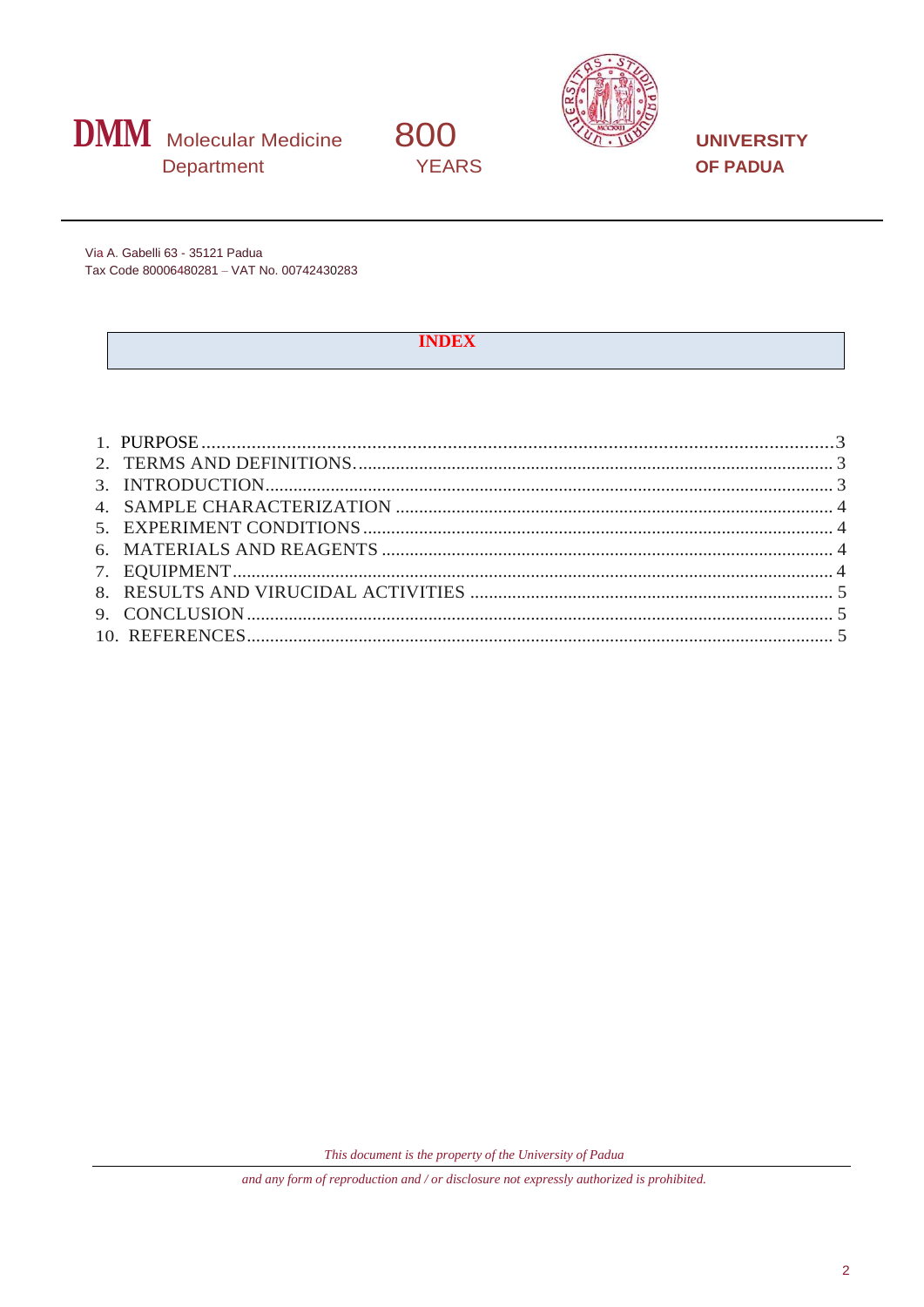





Via A. Gabelli 63 - 35121 Padua Tax Code 80006480281 – VAT No. 00742430283

# **1. PURPOSE**

The purpose of the following report is to clearly define the execution methods and the results of the study carried out for the verification of the virucidal activity on equipment surfaces which use ozone.

#### **2. TERMS AND DEFINITION**

**Virucidal or antiviral activity:** the ability of a product to produce a reduction in the number of infecting viral particles through experimental procedures under exact and defined test conditions.

**Plaque Forming Units (PFU):** number of infecting viral particles per mL.

**ID**<sub>50</sub>: infectious dose of 50% of viral suspension or of the dilution of the viral suspension which causes 50% of viral cytopathic effect (CPE) in cell cultures.

**Viral cytopathic effect (CPE):** morphological alteration of the cells and / or of their destruction following the multiplication of the virus.

**Viral inactivation:** reduction of the infectivity of a virus with regards to the product in question.

# <span id="page-2-0"></span>**3. INTRODUCTION**

The test method to verify the viral inhibition activity (virucidal activity) of the SARS-CoV-2 virus of the "Sanity System" device (test product) was carried out at the Molecular Medicine Department (University of Padua). All experiments were conducted in the Biosafety Level 3 Laboratory (BSL3).

Virucidal activity was tested using the SARS-CoV-2 strain. All experiments were conducted in the Biosafety Level 3 Laboratory (BSL3).

# **4. SAMPLE CHARACTERIZATION**

Product: "Sanity System" device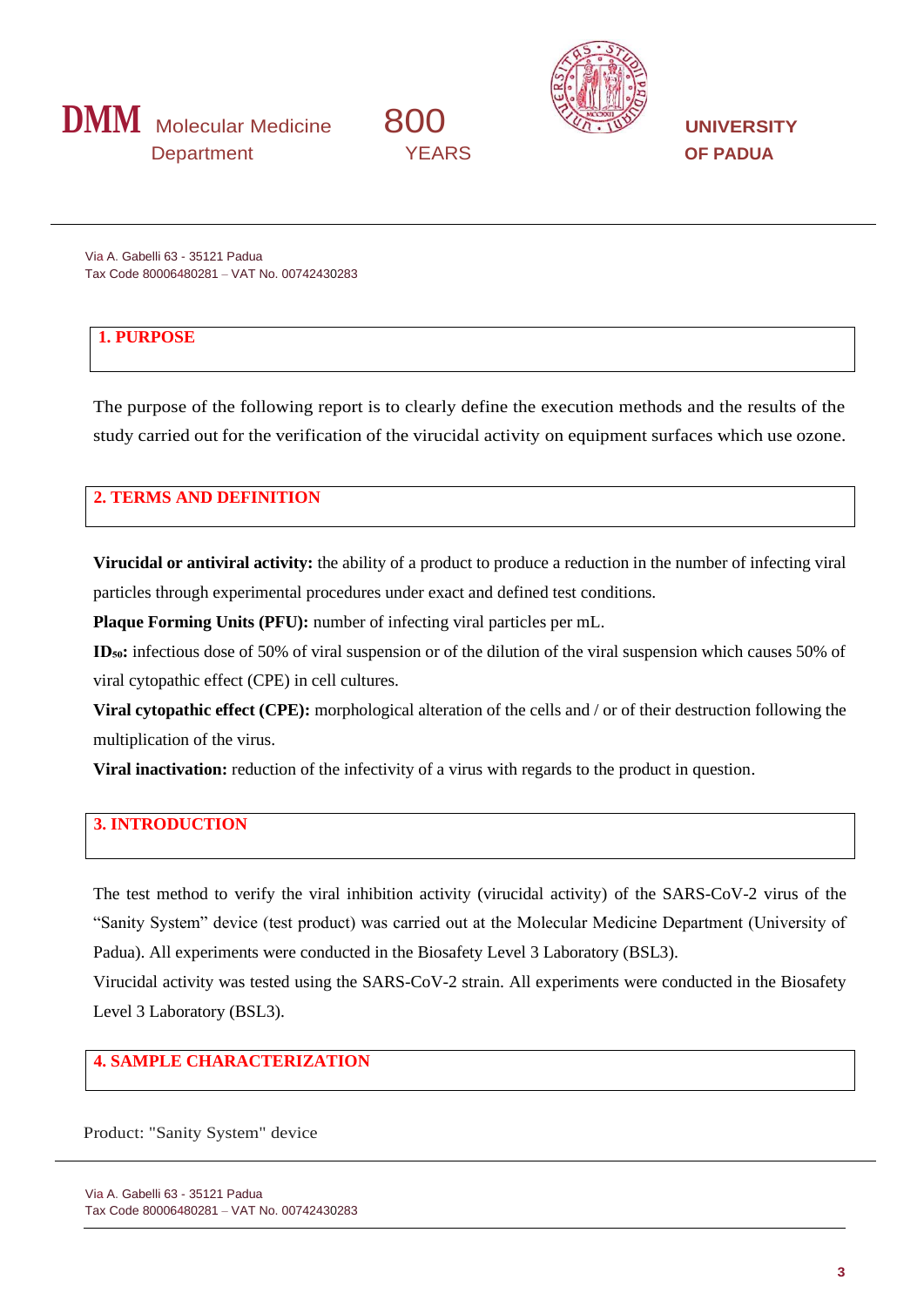Product description: Sanity System, model SANYMED is a professional sanitizing device for the elimination of bacteria, mould, viruses, and the general microbial load as well as pollutants and odours

Storage conditions: room temperature

Equipment instructions: see attachment

# **5. EXPERIMENT CONDITIONS**

**Test temperature:** carried out at  $+20^{\circ}C \pm 1^{\circ}c$ .

**Contact time:** according to the manufacturer's instructions

**Analysis time:** test start date: 16-08-2020 ÷ Test end date 30-09-2020

# **6. MATERIALS AND REAGENTS**

#### **Test microorganisms:**

*SA*R*S-CoV2*

### <span id="page-3-0"></span>**7. EQUIPMENT**

- Inverted microscope for the observation of cell cultures
- Stopwatch
- Vortex stirrer
- Centrifuge
- CO<sub>2</sub> incubator (5% v/v) capable of maintaining the temperature at 37°C  $\pm$ 1°C.
- "BioHazard" class II vertical laminar flow hood
- **Freezers**